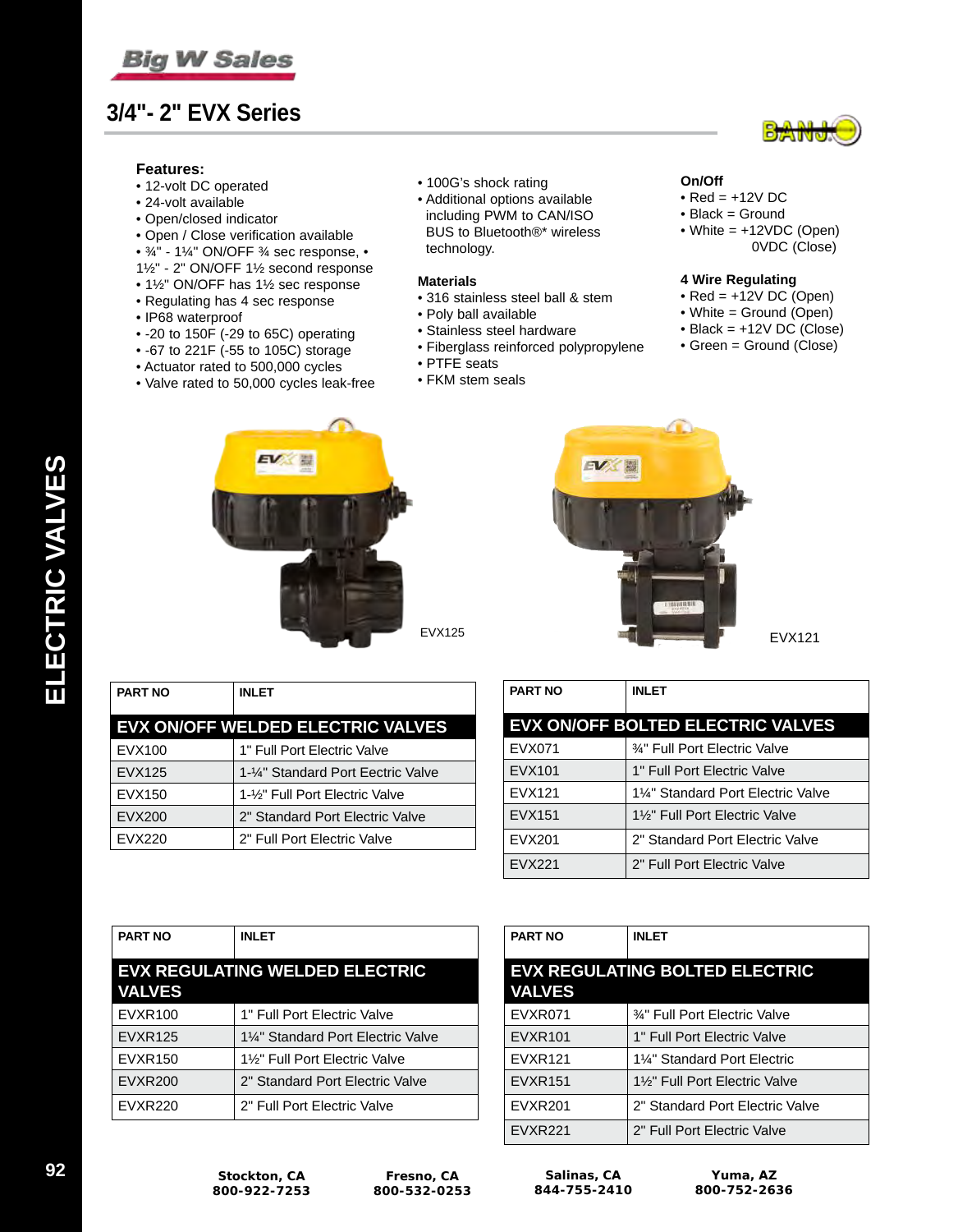# **3" EVX Series & 3/4" - 2" Bottom & Side Load**

### **Features:**

- 12-volt DC operated
- 24-volt available
- Open/closed indicator
- Open / Close verification available
- 1" & 1¼" ON/OFF ¾ second response
- 1½" 2"ON/OFF 1½" second response
- 3" ON/OFF3 second response
- Regulating has 4 sec response

EV E

**PART NO INLET**

- IP68 waterproof
- -20 to 150F (-29 to 65C) operating
- -67 to 221F (-55 to 105C) storage
- Actuator rated to 500,000 cycles
- Valve rated to 50,000 cycles leak-free
- 100G's shock rating
- Additional options available including PWM to CAN/ISO BUS to Bluetooth®\* wireless technology.

### **Materials**

- 316 stainless steel ball & stem
- Poly ball available
- Stainless steel hardware
- Fiberglass reinforced polypropylene
- The 3" Valve is made of zinc alloy
- lower actuator housing
- PTFE seats





- Black = Ground
- White = +12VDC (Open) 0VDC (Close)

### **4 Wire Regulating**

- $\bullet$  Red =  $+12V$  DC (Open)
- White = Ground (Open)
- $\bullet$  Black =  $+12V$  DC (Close)
- Green = Ground (Close)



| <b>3" EVX ON/OFF ELECTRIC VALVES</b> |                                           |  |
|--------------------------------------|-------------------------------------------|--|
| EVX300                               | 3" Full Port Electric Valve               |  |
|                                      |                                           |  |
| <b>PART NO</b>                       | <b>INLET</b>                              |  |
|                                      | EVX BOLTED BOTTOM LOAD ELECTRIC VALVES    |  |
| EVX075BL                             | 3/4" Full Port Bottom Load Electric Valve |  |
| EVX100BL                             | 1" Full Port Bottom Load Electric Valve   |  |
| EVX125BL                             | 1¼" Full Port Side Load Electric Valve    |  |
| EVX150BL                             | 1%" Full Port Side Load Electric Valve    |  |
| EVX200BL                             | 2" Std. Port Bottom Load Electric Valve   |  |
| EVX220BL                             | 2" Full Port Bottom Load Electric Valve   |  |

| <b>PART NO</b> | <b>INLET</b>                                        |
|----------------|-----------------------------------------------------|
|                | EVX BOLTED SIDE LOAD ELECTRIC VALVES                |
| EVX075SL       | 3⁄4" Full Port Side Load Electric Valve             |
| EVX100SL       | 1" Full Port Side Load Electric Valve               |
| EVX125SL       | 1 <sup>1/2</sup> Full Port Side Load Electric Valve |
| EVX150SL       | 11/2" Full Port Side Load Electric Valve            |
| EVX200SL       | 2" Std. Port Side Load Electric Valve               |
| EVX220SL       | 2" Full Port Side Load Electric Valve               |

**Stockton, CA 800-922-7253**

| Fresno, CA<br>800-532-0253 | Salinas, CA<br>844-755-2410 | Yuma, AZ<br>800-752-2636              |
|----------------------------|-----------------------------|---------------------------------------|
| ad Electric Valve          | EVXR220SL                   | 2" Full Port Side Load Electric Valve |
| ad Electric Valve          | EVXR200SL                   | 2" Std. Port Side Load Electric Valve |

EVXR150SL 1½" Full Port Side Load Electric Valve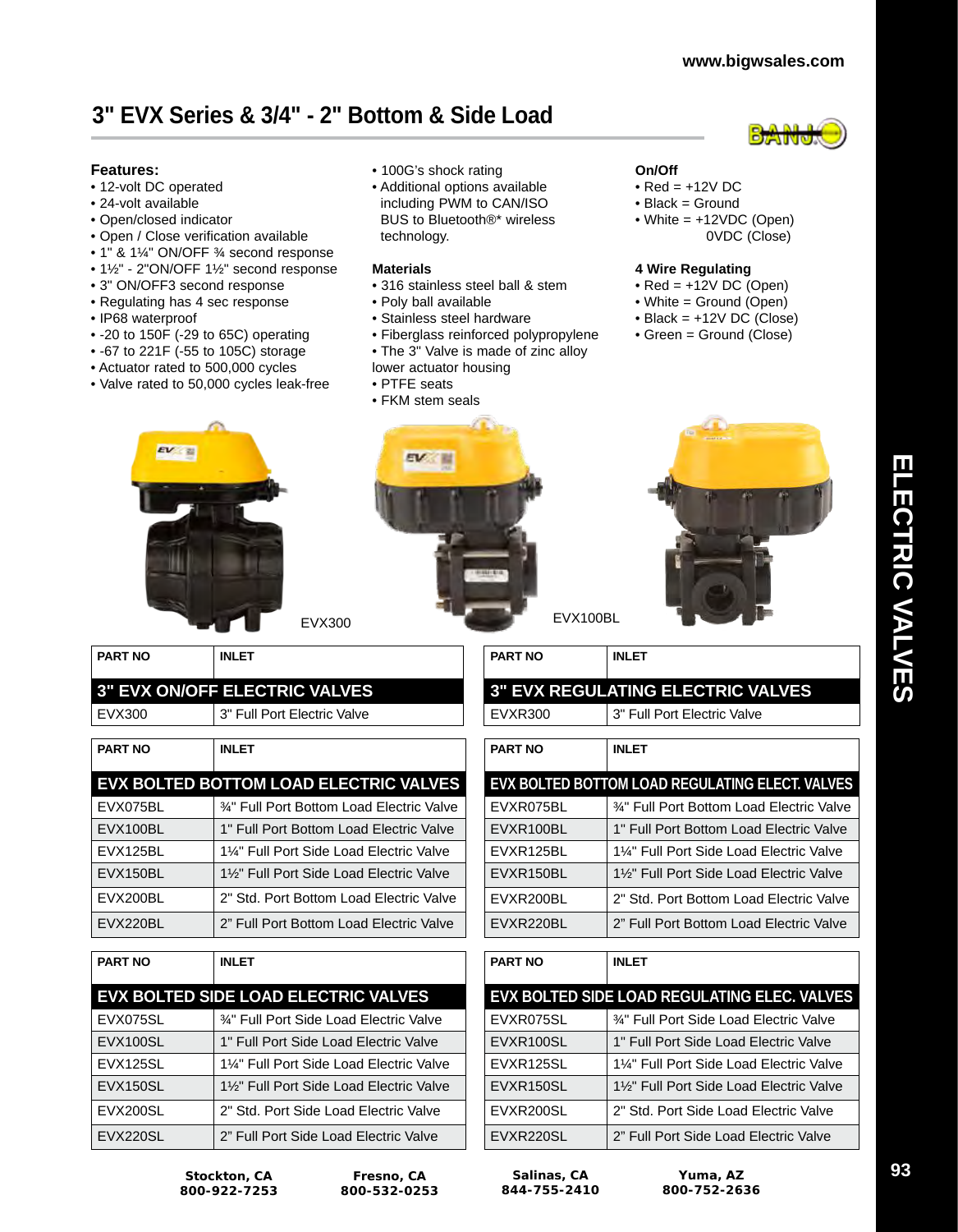

# **LEV Series Electric Push Lock Valves 1/4", 3/8", 1/2"**

## **Features**

- 12 Volt DC
- Stationary current draw: less than 0.04 amps.
- Rotating current draw: less than 0.40 amps.
- Stall current: 0.75 amps
- Response time: 1/3 sec open to close
- TFM seats
- EPDM seals
- Fiberglass reinforced polypropylene.
- Integrated mounting slot
- 
- 

| <b>PART NO</b> | <b>INLET</b>                         |
|----------------|--------------------------------------|
|                | LEV SERIES ELECTRIC PUSH LOCK VALVES |
| I LEV038       | 3/8" Full Port Electric Valve        |
| LEV050         | 1/2" Electric Valve                  |
|                |                                      |

| <b>PART NO</b> | <b>INLET</b>                              |
|----------------|-------------------------------------------|
|                | LEV SERIES ELECTRIC PUSH LOCK VALVES      |
| ∣ LEV038PL     | 3/8" Full Port Electric Valve W/Push Lock |





# **Electric Valves 3/4"- 2" Threaded**

### **Features:**

- 316 stainless steel ball & stem. FKM (viton type) or EPDM O-rings.
- Fiberglass reinforced polypropylene glass reinforced PTFE seats.
- 12-volt DC operated, 150 PSI maximum pressure..
- Open/closed indicator.

| <b>PART NO</b>                     | <b>INLET</b>                |
|------------------------------------|-----------------------------|
| 3/4"-1-1/4" ON/OFF ELECTRIC VALVES |                             |
| EV075                              | 3/4" Electric Valve         |
| EV100FP                            | 1" Full Port Electric Valve |
| EV125                              | 1-1/4" Electric Valve       |

| <b>PART NO</b>                   | <b>INLET</b>          |
|----------------------------------|-----------------------|
| 1-1/2"-2" ON/OFF ELECTRIC VALVES |                       |
| EV150                            | 1-1/2" Electric Valve |
| EV200                            | 2" Electric Valve     |

| <b>PART NO</b> | <b>INLET</b>                               |
|----------------|--------------------------------------------|
|                | <b>2" FULL PORT ON/OFF ELECTRIC VALVES</b> |
| I EV204FP      | 2" Full Port Electric Valve                |

**Fresno, CA 800-532-0253**

**800-922-7253**





| Salinas, CA  |  |
|--------------|--|
| 844-755-2410 |  |

**Yuma, AZ 800-752-2636**

ELECTRIC VALVES **ELECTRIC VALVES**

**94 Stockton, CA**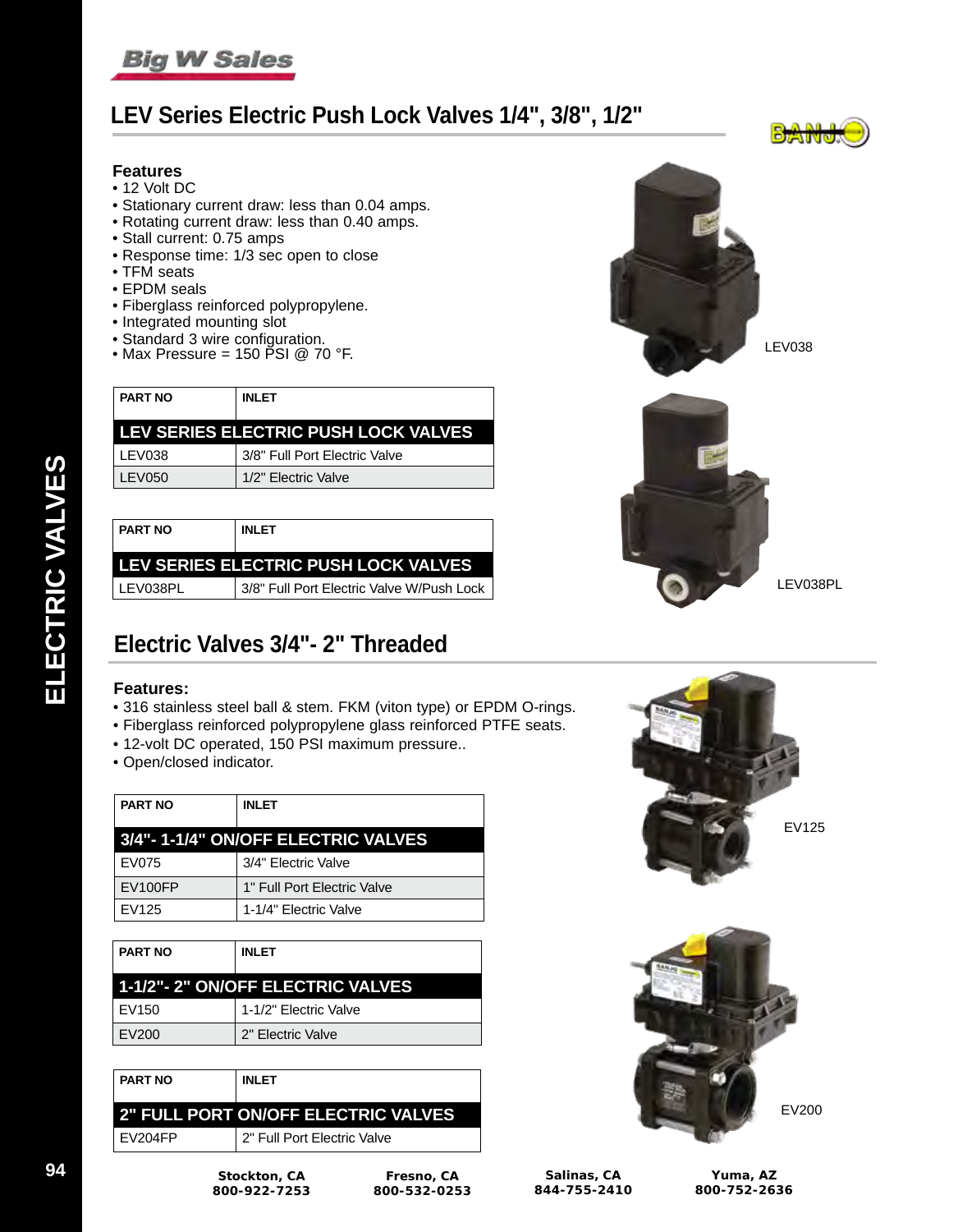EVR204FP

# **Electric Valves 3/4"- 2" Threaded**

| <b>PART NO</b> | <b>INLET</b>                                 |
|----------------|----------------------------------------------|
|                | 1" & 2" FULL PORT REGULATING ELECTRIC VALVES |
| EVR100FP       | 1" Full Port Electric Valve                  |
| EVR204FP       | 2" Full Port Flectric Valve                  |

# **3-Way Electric 3/4" - 3" Full Port Threaded**

## **Features:**

- 316 stainless steel ball & stem FKM (viton type) or EPDM O-rings.
- Fiberglass reinforced polypropylene glass reinforced PTFE seats.
- 24-volt available in most models.
- 12-volt DC operated.,150 P.S.I. maximum pressure @ 70°F.
- Open/closed indicator.

| <b>PART NO</b> | <b>INLET</b>                                    |
|----------------|-------------------------------------------------|
|                | 3/4"- 1-1/4" BOTTOM LOAD ON/OFF ELECTRIC VALVES |
| EV075BL        | 3/4" Electric Valve                             |
| EV125BL        | 1-1/4" Electric Valve                           |

| <b>PART NO</b>      | <b>INLET</b>                                          |
|---------------------|-------------------------------------------------------|
|                     | ∣ 3/4"- 1-1/4" SIDE LOAD REGULATING ELECTRIC VALVES I |
| EV075SL             | 3/4" Electric Valve                                   |
| EV <sub>100SL</sub> | 1" Full Port Electric Valve                           |

| <b>PART NO</b> | <b>INLET</b>                                  |
|----------------|-----------------------------------------------|
|                | 1-1/2"- 2" BOTTOM LOAD ON/OFF ELECTRIC VALVES |
| EV200BL        | 2" Electric Valve                             |
| EV204BLFP      | 2" Full Port Electric Valve                   |

| <b>PART NO</b> | <b>INLET</b>                                   |
|----------------|------------------------------------------------|
|                | 1-1/2"-2" SIDE LOAD REGULATING ELECTRIC VALVES |
| EV150BL        | 1-1/2" Electric Valve                          |
| <b>EV200BL</b> | 2" Electric Valve                              |
| EV204SLFP      | 2" Full Port Electric Valve                    |

| <b>PART NO</b>                             | <b>INLET</b> |  |
|--------------------------------------------|--------------|--|
| <b>3" FULL PORT ON/OFF ELECTRIC VALVES</b> |              |  |
| 3" Full Port Electric Valve<br>EV300FP     |              |  |



**BOTTOM LOAD: Directional flow right or left.Valve flow cannot be turned off.**



**SIDE LOAD: Directional flow right or left. Valve flow cannot be turned off.**



**Stockton, CA 800-922-7253**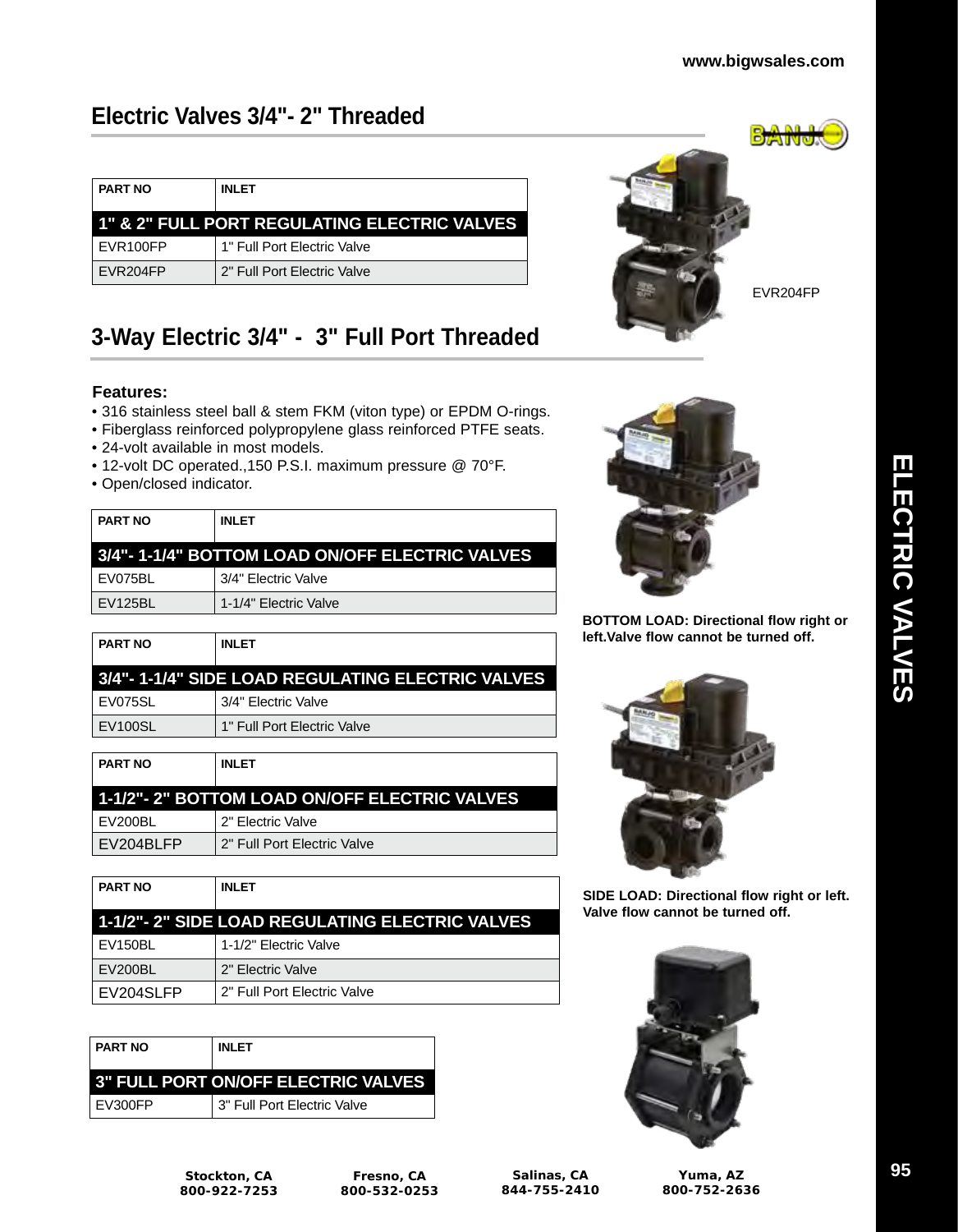

# **Cast Iron & Aluminum Butterfly Valves**

#### **Features:**

- NEMA 6P rated waterproof
- NEMA 7D rated ignition safe
- 2" to 5" valve sizes
- 316 stainless steel stem
- 316 stainless steel disk

**EPDM seats, stainless steel disk and valve stem, 12 volt DC motor. Maximum PSI: 150 psi at 70° F**

| <b>PART NO</b> | <b>SIZE/CONTROL</b>                        | Cycle<br><b>Time</b> |
|----------------|--------------------------------------------|----------------------|
|                | <b>2&amp;3" CAST IRON BUTTERFLY VALVES</b> |                      |
| KZ59iY         | 2" On/Off                                  | 1.5 <sub>sec</sub>   |
| KZ59iWR        | 2" Regulating                              | 3.0 <sub>sec</sub>   |
| KZ59iUR        | 2" Regulating                              | 7.0 <sub>sec</sub>   |
| <b>KZ59K3</b>  | 3" On/Off Control                          | 3.0 <sub>sec</sub>   |
| KZ59K7R        | 3" Regulating                              | 7.0 <sub>sec</sub>   |
| KZ59KAR        | 3" Regulating                              | 10.0 <sub>sec</sub>  |

# **61 Series SS Ball Valves**



| <b>PART NO</b>                       | <b>SIZE/CONTROL</b> | Cycle<br>Time      |
|--------------------------------------|---------------------|--------------------|
| 1/2" & 3/4" STAINLESS STEEL 3-PIECE, |                     |                    |
| <b>2-WAY BALL VALVES</b>             |                     |                    |
| 61DG3-10D20-P01                      | 1/2" On/Off         | 0.8 <sub>sec</sub> |
| 61D33-10D20-P01                      | $1/2"$ On/Off       | 0.8 <sub>sec</sub> |
| 61EG3-10D20-P01                      | 3/4" On/Off         | 0.8 <sub>sec</sub> |
| 61E33-10D20-P01                      | 3/4" On/Off         | 0.8 <sub>sec</sub> |



| <b>PART NO</b> | <b>SIZE/CONTROL</b>                          | Cycle<br>Time       |
|----------------|----------------------------------------------|---------------------|
|                | <b>4" &amp; 5" ALUMINUM BUTTERFLY VALVES</b> |                     |
| <b>KZ59L3</b>  | 4" On/Off                                    | 3.0 <sub>sec</sub>  |
| <b>KZ59L7R</b> | 4" Regulating                                | 7.0 <sub>sec</sub>  |
| KZ59LAR        | 4" Regulating                                | 10.0 <sub>sec</sub> |
| KZ59M3         | 5" On/Off                                    | 3.0 <sub>sec</sub>  |
| KZ59M7R        | 5" Regulating                                | 7.0 <sub>sec</sub>  |
| KZ59MAR        | 5" Regulating                                | 10.0 <sub>sec</sub> |

## **Features:**

- NEMA 6P rated waterproof
- NEMA 7D rated ignition safe
- 1/2" to 2" valve sizes
- NSF/ANSI 61 Certified
- Low-Lead Certified
- Approved for drinking water in all 50 states
- Meet Uniform Plumbing Code

| <b>PART NO</b>                  | <b>SIZE/CONTROL</b> | Cycle<br><b>Time</b> |  |
|---------------------------------|---------------------|----------------------|--|
| 1", 1-1/2" & 2" STAINLESS STEEL |                     |                      |  |
| 3-PIECE, 2-WAY BALL VALVES      |                     |                      |  |
| 61FF2-10DW0-P01                 | $1"$ On/Off         | 3.0 <sub>sec</sub>   |  |
| 61F22-10DW0-P01                 | 1" On/Off           | 3.0 <sub>sec</sub>   |  |
| 61HF2-10DW0-P01                 | 1 1/2" On/Off       | 3.0 <sub>sec</sub>   |  |
| 61H22-10DW0-P01                 | 1 1/2" On/Off       | 3.0 <sub>sec</sub>   |  |
| 61iF2-10DW0-P01                 | 2" On/Off           | 3.0 <sub>sec</sub>   |  |
| 61i22-10DW0-P01                 | 2" On/Off           | 3.0 <sub>sec</sub>   |  |

**Fresno, CA 800-532-0253**

**Salinas, CA 844-755-2410**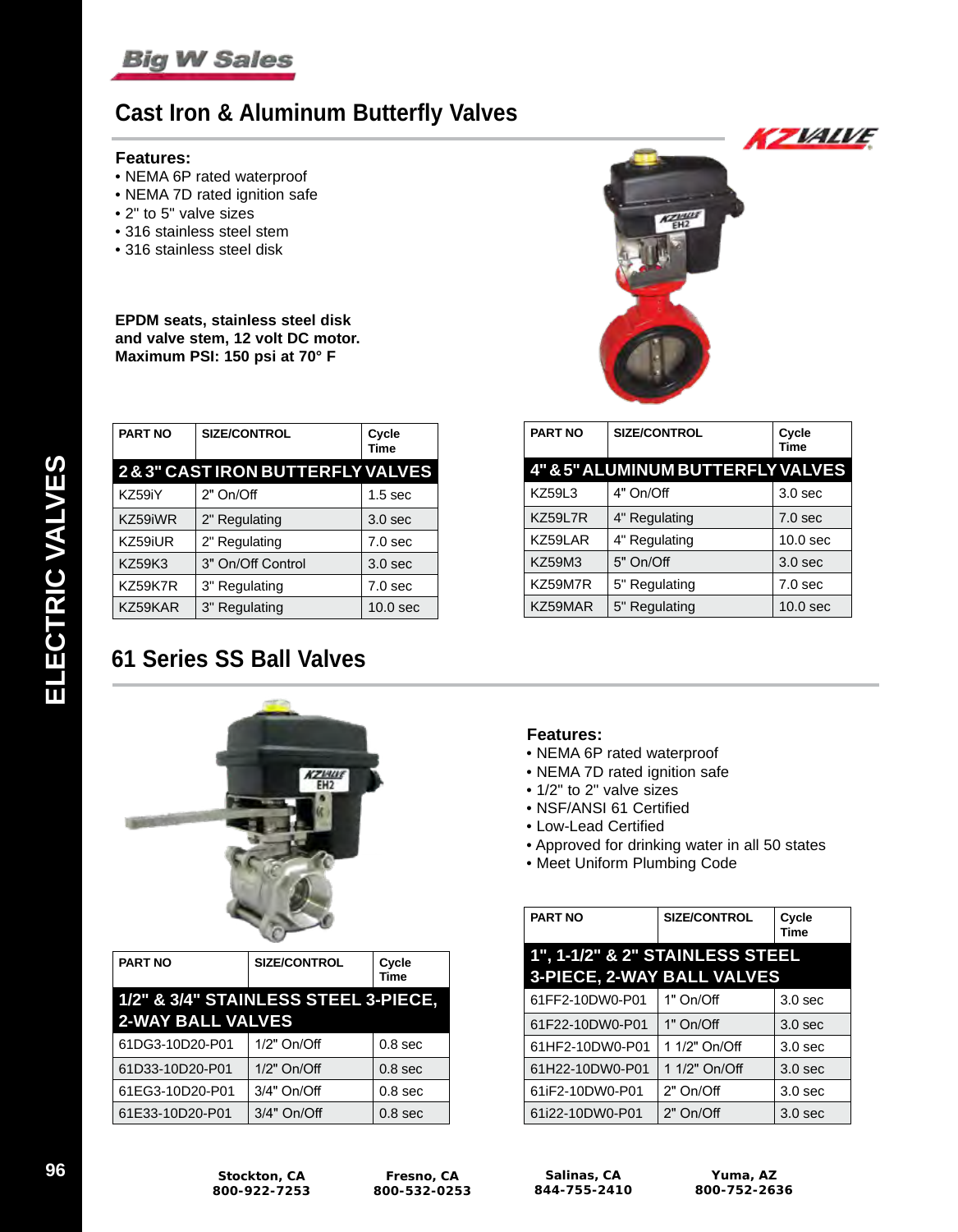KZVALVE

# **67 Series Vented SS Ammonia Valves**

| <b>PART NO</b>        | <b>SIZE/CONTROL</b>            | Cycle<br>Time      |
|-----------------------|--------------------------------|--------------------|
|                       | 1/4"-2" VENTED STAINLESS STEEL |                    |
| <b>AMMONIA VALVES</b> |                                |                    |
| KZ67BM                | 1/4" On/Off                    | 0.8 <sub>sec</sub> |
| KZ67BPR               | 1/4" Regulating                | 2.5 <sub>sec</sub> |
| KZ67BOR               | 1/4" Regulating                | 7.0 <sub>sec</sub> |
| KZ67DM                | 1/2" On/Off                    | 0.8 <sub>sec</sub> |
| KZ67DPR               | 1/2" Regulating                | 2.5 <sub>sec</sub> |
| KZ67DQR               | 1/2" Regulating                | 7.0 <sub>sec</sub> |
| KZ67EY                | 3/4" On/Off                    | 1.5 <sub>sec</sub> |
| KZ67EWR               | 3/4" Regulating                | 3.0 <sub>sec</sub> |
| KZ67EUR               | 3/4" Regulating                | 7.0 <sub>sec</sub> |
| KZ67FY                | 1" On/Off                      | 1.5 <sub>sec</sub> |
| KZ67FWR               | 1" Regulating                  | 3.0 <sub>sec</sub> |
| KZ67FUR               | 1" Regulating                  | 7.0 <sub>sec</sub> |
| KZ67HY                | 1 1/2" On/Off                  | 1.5 <sub>sec</sub> |
| KZ67HWR               | 1 1/2" Regulating              | 3.0 <sub>sec</sub> |
| KZ67HUR               | 1 1/2" Regulating              | 7.0 <sub>sec</sub> |
| KZ67iY                | 2" On/Off                      | 1.5 <sub>sec</sub> |
| KZ67iWR               | 2" Regulating                  | 3.0 <sub>sec</sub> |
| KZ67iUR               | 2" Regulating                  | 7.0 <sub>sec</sub> |

# **73 Series SS 3-Way Ball Valves**

## **Features:**

- NEMA 6P rated waterproof
- NEMA 7D rated ignition safe
- 3/8" to 2" valve sizes
- 316 stainless steel ball and stem

| <b>PART NO</b> | <b>SIZE/CONTROL</b>                | Cycle<br>Time      |
|----------------|------------------------------------|--------------------|
|                | 3/8"-2" STAINLESS STEEL 3-WAY BALL |                    |
| <b>VALVES</b>  |                                    |                    |
| KZ73CM         | 3/8" On/Off                        | $0.8$ sec.         |
| KZ73DM         | $1/2"$ On/Off                      | 0.8 <sub>sec</sub> |
| KZ73EY         | 3/4" On/Off                        | 1.5 <sub>sec</sub> |
| KZ73FY         | 1" On/Off                          | 1.5 <sub>sec</sub> |
| <b>KZ73H3</b>  | 1 1/2" On/Off                      | 3.0 <sub>sec</sub> |
| <b>KZ73i3</b>  | 2" On/Off                          | 3.0 <sub>sec</sub> |



## **Features:**

- NEMA 6P rated waterproof
- NEMA 7D rated ignition safe
- 1/4" to 2" valve sizes
- 316 stainless steel ball and stem



**Stockton, CA 800-922-7253**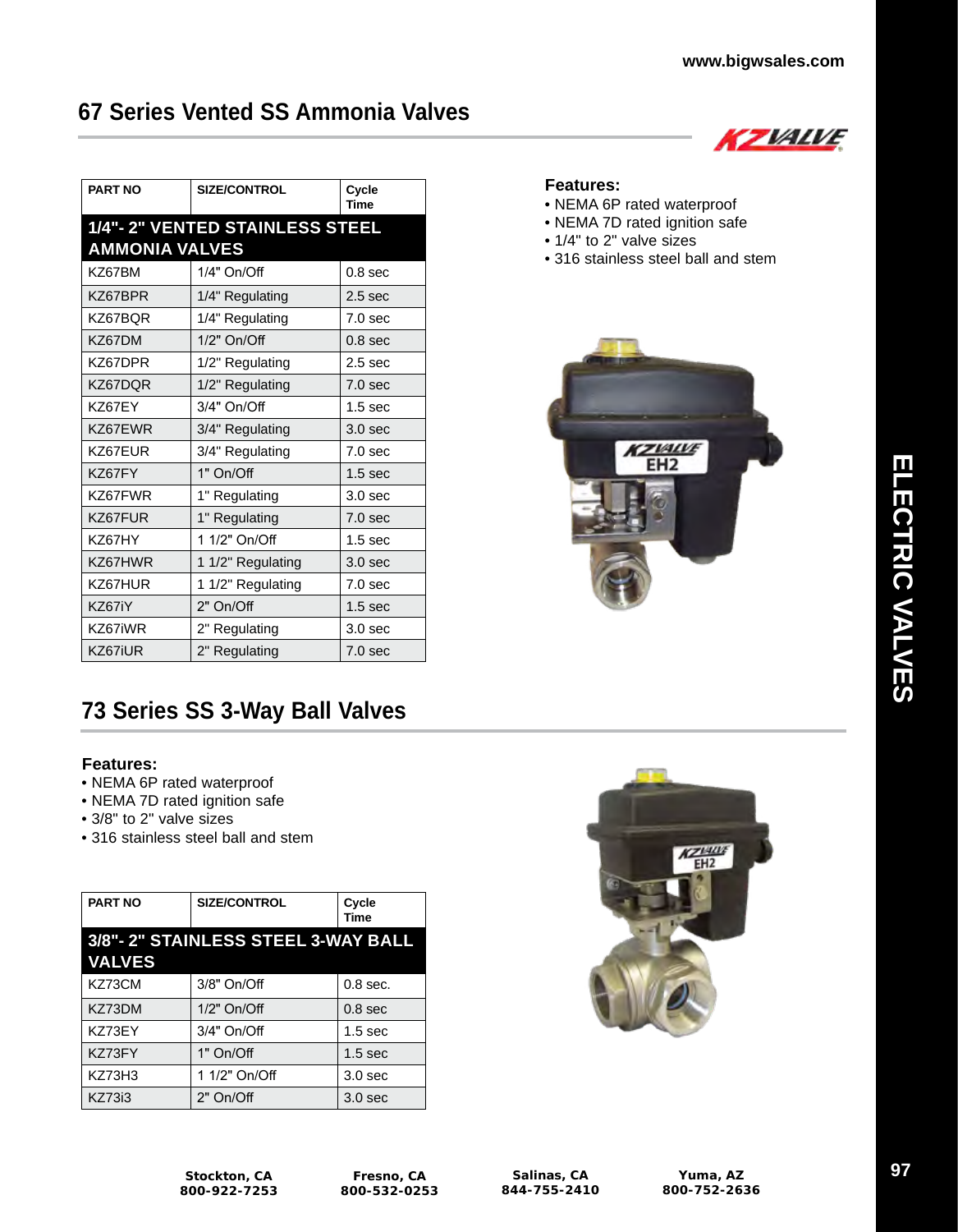

# **78 Series Bronze 3-Way, Full Port Ball Valves**

### **Features:**

- NEMA 6P rated waterproof
- NEMA 7D rated ignition safe
- 1/2" to 2" valve sizes
- 316 stainless steel ball and stem

| <b>PART NO</b>              | <b>SIZE/CONTROL</b> | Cycle<br>Time      |
|-----------------------------|---------------------|--------------------|
| 1/2"- 2" BRONZE BALL VALVES |                     |                    |
| KZ78DM                      | $1/2"$ On/Off       | 0.8 <sub>sec</sub> |
| KZ78EY                      | 3/4" On/Off         | 1.5 <sub>sec</sub> |
| KZ78FY                      | 1" On/Off           | 1.5 <sub>sec</sub> |
| KZ78HY                      | 1 1/2" On/Off       | 1.5 <sub>sec</sub> |
| KZ78iY                      | $2"$ On/Off         | 1.5 <sub>sec</sub> |



# **84 Series Bronze 2-Way, Full Port Ball Valves**

| <b>PART NO</b> | <b>SIZE/CONTROL</b>        | Cycle<br><b>Time</b> |
|----------------|----------------------------|----------------------|
|                | 1/4"-2" BRONZE BALL VALVES |                      |
| KZ84BM         | 1/4" On/Off                | 0.8 <sub>sec</sub>   |
| KZ84BPR        | 1/4" Regulating            | 2.5 <sub>sec</sub>   |
| KZ84BQR        | 1/4" Regulating            | 7.0 <sub>sec</sub>   |
| KZ84CM         | 3/8" On/Off                | 0.8 <sub>sec</sub>   |
| KZ84CPR        | 3/8" Regulating            | 2.5 <sub>sec</sub>   |
| KZ84CQR        | 3/8" Regulating            | 7.0 <sub>sec</sub>   |
| KZ84DM         | $1/2"$ On/Off              | 0.8 <sub>sec</sub>   |
| KZ84DPR        | 1/2" Regulating            | 2.5 <sub>sec</sub>   |
| KZ84DQR        | 1/2" Regulating            | 7.0 <sub>sec</sub>   |
| KZ84EY         | 3/4" On/Off                | 1.5 <sub>sec</sub>   |
| KZ84EWR        | 3/4" Regulating            | 3.0 <sub>sec</sub>   |
| KZ84EUR        | 3/4" Regulating            | 7.0 <sub>sec</sub>   |
| KZ84FY         | 1" On/Off                  | 1.5 <sub>sec</sub>   |
| KZ84FWR        | 1" Regulating              | 3.0 <sub>sec</sub>   |
| KZ84FUR        | 1" Regulating              | 7.0 <sub>sec</sub>   |
| KZ84HY         | 1 1/2" On/Off              | 1.5 <sub>sec</sub>   |
| KZ84HWR        | 1 1/2" Regulating          | 3.0 <sub>sec</sub>   |
| KZ84HUR        | 1 1/2" Regulating          | 7.0 <sub>sec</sub>   |
| KZ84iY         | 2" On/Off                  | 1.5 <sub>sec</sub>   |
| KZ84iWR        | 2" Regulating              | 3.0 <sub>sec</sub>   |
| KZ84iUR        | 2" Regulating              | 7.0 <sub>sec</sub>   |

## **Features:**

- NEMA 6P rated waterproof
- NEMA 7D rated ignition safe
- 1/4" to 2" valve sizes
- 316 stainless steel ball and stem



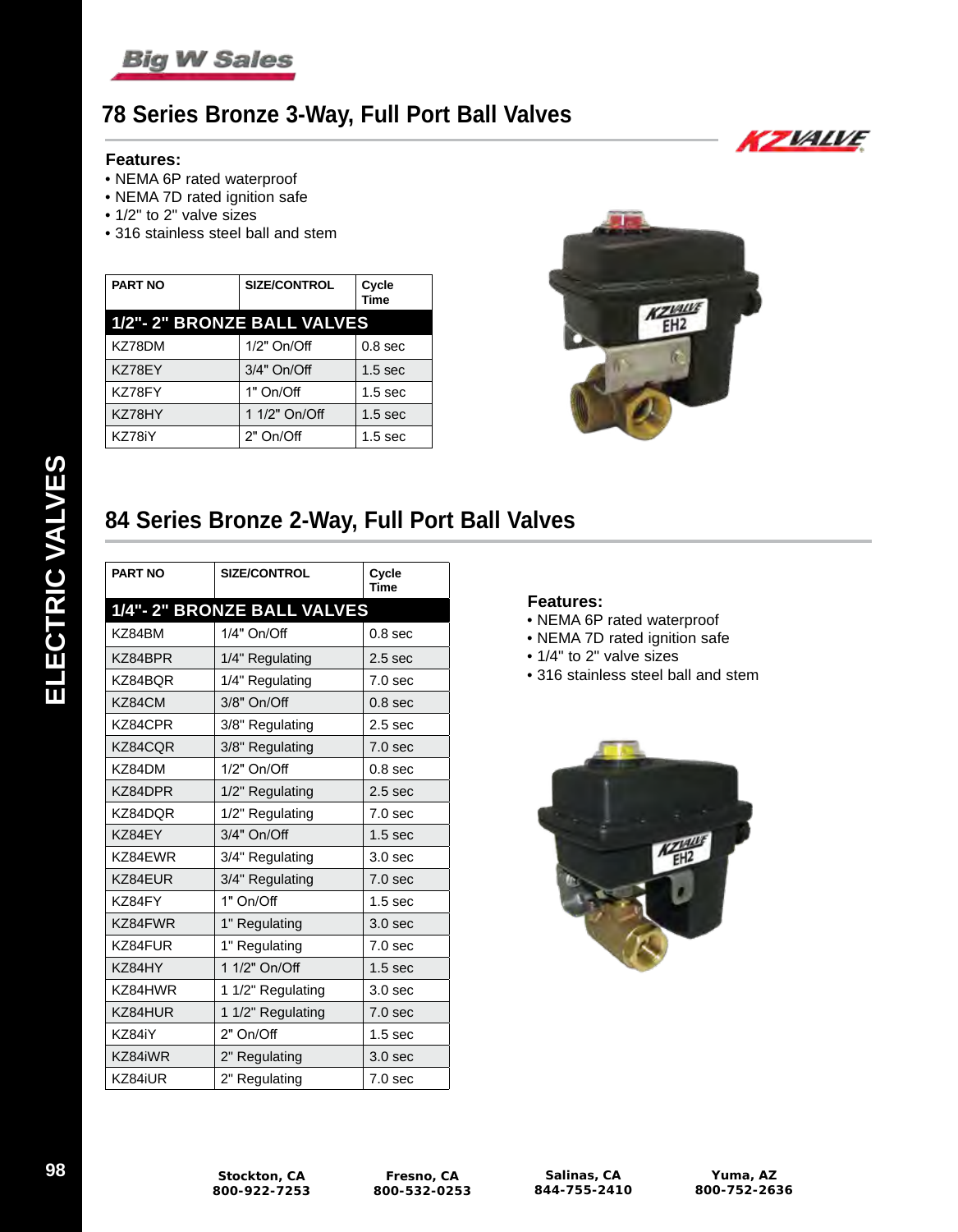KZVALVE

# **88 Series SS 2-Way Ball Valves and 89 Series SS 3-Piece, 2-Way Ball Valves**

## **Features:**

- NEMA 6P rated waterproof
- NEMA 7D rated ignition safe



| <b>PART NO</b>     | <b>SIZE/CONTROL</b>                | Cycle<br><b>Time</b> |
|--------------------|------------------------------------|----------------------|
|                    | 1/4"- 1-1/2" STAINLESS STEEL 2-WAY |                      |
| <b>BALL VALVES</b> |                                    |                      |
| KZ88BM             | 1/4" On/Off                        | 0.8 <sub>sec</sub>   |
| KZ88BPR            | 1/4" Regulating                    | 2.5 <sub>sec</sub>   |
| KZ88BOR            | 1/4" Regulating                    | 7.0 <sub>sec</sub>   |
| KZ88CM             | 3/8" On/Off                        | 0.8 <sub>sec</sub>   |
| KZ88CPR            | 3/8" Regulating                    | 2.5 <sub>sec</sub>   |
| KZ88CQR            | 3/8" Regulating                    | 7.0 <sub>sec</sub>   |
| KZ88DM             | 1/2" On/Off                        | 0.8 <sub>sec</sub>   |
| KZ88DPR            | 1/2" Regulating                    | 2.5 <sub>sec</sub>   |
| KZ88DOR            | 1/2" Regulating                    | 7.0 <sub>sec</sub>   |
| KZ88EY             | 3/4" On/Off                        | 1.5 <sub>sec</sub>   |
| KZ88EWR            | 3/4" Regulating                    | 3.0 <sub>sec</sub>   |
| KZ88EUR            | 3/4" Regulating                    | 7.0 <sub>sec</sub>   |
| KZ88FY             | 1" On/Off                          | 1.5 <sub>sec</sub>   |
| KZ88FWR            | 1" Regulating                      | 3.0 <sub>sec</sub>   |
| KZ88FUR            | 1" Regulating                      | 7.0 <sub>sec</sub>   |
| KZ88HY             | 1 1/2" On/Off                      | 1.5 <sub>sec</sub>   |
| KZ88HWR            | 1 1/2" Regulating                  | 3.0 <sub>sec</sub>   |
| KZ88HUR            | 1 1/2" Regulating                  | 7.0 <sub>sec</sub>   |



| <b>PART NO</b>           | <b>SIZE/CONTROL</b>              | Cycle<br>Time       |
|--------------------------|----------------------------------|---------------------|
| <b>2-WAY BALL VALVES</b> | 1/2"-3" STAINLESS STEEL 3-PIECE, |                     |
| KZ89DM                   | 1/2" On/Off                      | 0.8 <sub>sec</sub>  |
| KZ89DPR                  | 1/2" Regulating                  | 2.5 <sub>sec</sub>  |
| KZ89DQR                  | 1/2" Regulating                  | 7.0 <sub>sec</sub>  |
| KZ89EY                   | 3/4" On/Off                      | 1.5 <sub>sec</sub>  |
| KZ89EWR                  | 3/4" Regulating                  | 3.0 <sub>sec</sub>  |
| KZ89EUR                  | 3/4" Regulating                  | 7.0 <sub>sec</sub>  |
| KZ89FY                   | 1" On/Off                        | 1.5 <sub>sec</sub>  |
| KZ89FWR                  | 1" Regulating                    | 7.0 <sub>sec</sub>  |
| KZ89FUR                  | 1" Regulating                    | 7.0 <sub>sec</sub>  |
| KZ89GY                   | 1 1/4" On/Off                    | 1.5 <sub>sec</sub>  |
| KZ89GWR                  | 1 1/4" Regulating                | 3.0 <sub>sec</sub>  |
| KZ89GUR                  | 1 1/4" Regulating                | 7.0 <sub>sec</sub>  |
| KZ89HY                   | 1 1/2" On/Off                    | 1.5 <sub>sec</sub>  |
| KZ89HWR                  | 1 1/2" Regulating                | 3.0 <sub>sec</sub>  |
| KZ89HUR                  | 1 1/2" Regulating                | 7.0 <sub>sec</sub>  |
| <b>KZ89i3</b>            | 2" On/Off                        | 3.0 <sub>sec</sub>  |
| KZ89i7R                  | 2" Regulating                    | 7.0 <sub>sec</sub>  |
| KZ89iAR                  | 2" Regulating                    | 10.0 <sub>sec</sub> |
| <b>KZ89J3</b>            | 2 1/2" On/Off                    | 3.0 <sub>sec</sub>  |
| KZ89J7R                  | 2 1/2" Regulating                | 7.0 <sub>sec</sub>  |
| KZ89JAR                  | 2 1/2" Regulating                | 10.0 <sub>sec</sub> |
| <b>KZ88K3</b>            | 3" On/Off                        | 3.0 <sub>sec</sub>  |
| KZ88K7R                  | 3" Regulating                    | 7.0 <sub>sec</sub>  |
| KZ88KAR                  | 3" Regulating                    | 10.0 <sub>sec</sub> |

**Stockton, CA 800-922-7253**

**Fresno, CA 800-532-0253**

**Salinas, CA 844-755-2410**

**Yuma, AZ 800-752-2636** **99**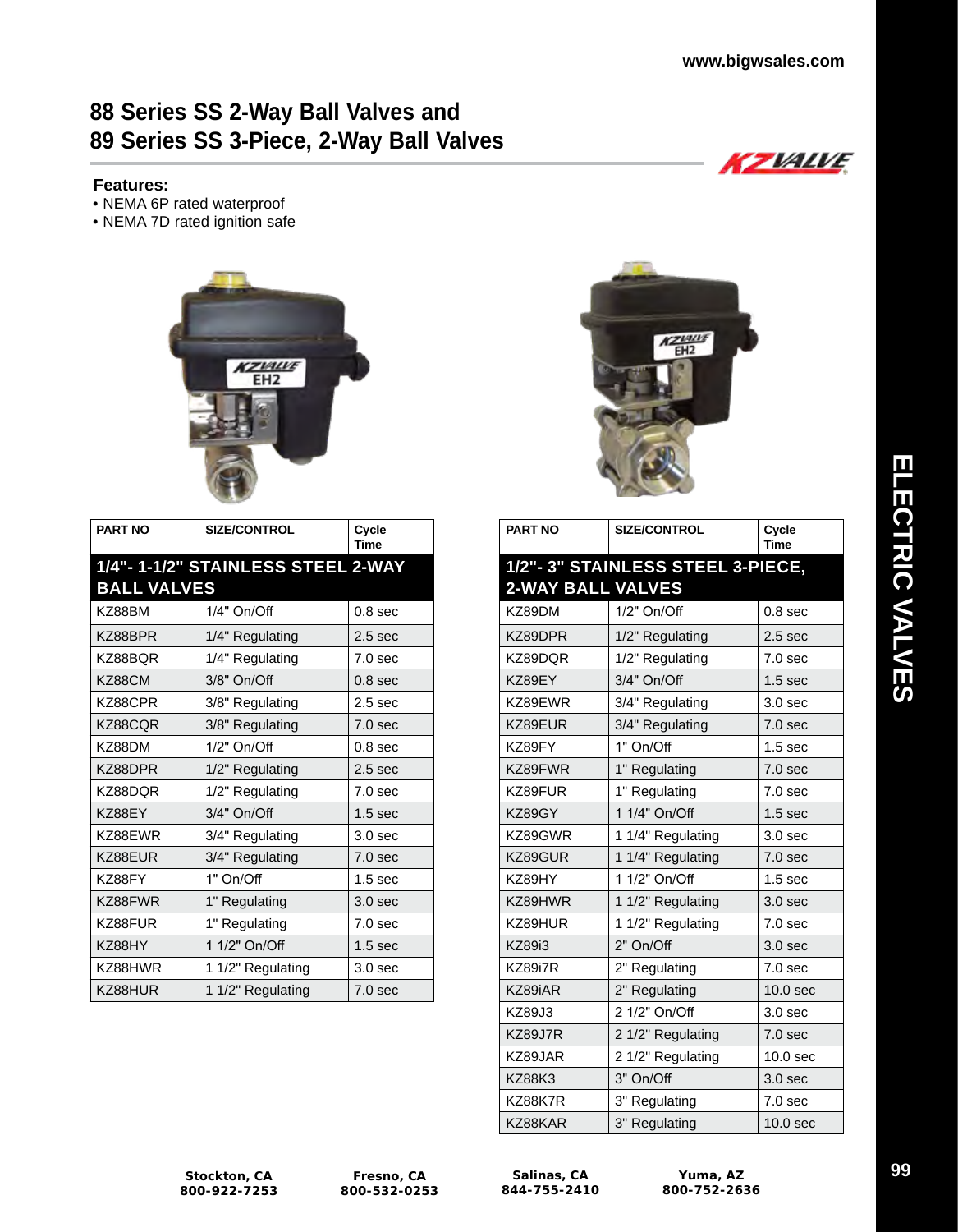

# **92 Series SS 3-Piece, 2-Way Ball Valves**

### **Features:**

- NEMA 6P rated waterproof
- NEMA 7D rated ignition safe
- 1" direct mount valve
- 316 stainless steel ball and stem

| <b>PART NO</b> | <b>SIZE/CONTROL</b>                                                         | Cycle<br>Time      |
|----------------|-----------------------------------------------------------------------------|--------------------|
|                | <b>1" STAINLESS STEEL 3-PIECE, 2-WAY</b><br><b>DIRECT MOUNT BALL VALVES</b> |                    |
| KZ92FM         | 1" On/Off                                                                   | $0.8$ sec.         |
| KZ92FPR        | 1" Regulating                                                               | 2.5 <sub>sec</sub> |
| KZ92FQR        | 1" Regulating                                                               | 7.0 <sub>sec</sub> |

# **344 Series Electric Shutoff Valves**

### **Features:**

- 22 RPM, 0.7 second shutoff fully open to close.
- Flexible inlet/outlets provide simple plumbing.
- Available in 2-way or 3-way versions. 2-way valves allow complete shutoff while the 3-way valves divert flow to a bypass line when boom controls are shut off.
- Stainless steel stem with optional polypropylene or stainless steel ball.
- Maximum pressure rating is 300 psi (20 bar).
- The flow rate for the 344BEC 2-way valve is 32 GPM (121 l/min) flow rate with a 5 psi (0.34 bar) pressure drop, 45 GPM (170 l/min) at a 10 PSI (0.69 bar) pressure drop.
- The flow rate for the 344BEC 3-way valve is 24 GPM (91 l/min) with a 5 psi (0.34 bar) pressure drop, 34 GPM (129 l/min) at a 10 PSI (0.69 bar) pressure drop.
- Wetted parts are Nylon, Teflon®, polypropylene, stainless steel and Viton®.

#### Inlet/Outlet REQUIRED CONNECTIONS the inlet/outlet fittings are ordered separately







| <b>PART NO</b> | <b>OUTLET FITTINGS</b>                | <b>CYCLE TIME</b>  |
|----------------|---------------------------------------|--------------------|
|                | <b>2- WAY ELECTRIC SHUTOFF VALVES</b> |                    |
| 344BEC-23S     | 3/4" Pipe Thread                      | 7.0 <sub>sec</sub> |
| 344BEC-24S     | 1" Pipe Thread                        | 7.0 <sub>sec</sub> |
| 344BEC-2QS     | Quick Connect                         | 7.0 <sub>sec</sub> |
| 344BEC-2FS     | 50 Series Flange                      | 7.0 <sub>sec</sub> |





- 3, 4: When ordering 3/4" (3) or 1" (4) threaded NPT or BSPT inlet/outlet type valve connections, the inlets and outlets will be completed during the ordering process.
- F: When ordering F (flange) type valve connections, the inlet/outlet fittings are ordered separately. Two 50 series clamps and flange fittings are required for 2-way valves and three each for 3-way valves.
- Q: When ordering QC (Quick Connect) hose barb type valve fittings, the inlet/outlet connections are ordered separately. Two 45529 QC fittings are required for 2-way valves and three each for 3-way valves.

| <b>PART NO</b>                       | <b>OUTLET FITTINGS</b> | <b>CYCLE TIME</b>  |
|--------------------------------------|------------------------|--------------------|
| <b>3-WAY ELECTRIC SHUTOFF VALVES</b> |                        |                    |
| 344BEC-33S                           | 3/4" Pipe Thread       | 7.0 <sub>sec</sub> |
| 344BEC-34S                           | 1" Pipe Thread         | 7.0 <sub>sec</sub> |
| 344BEC-3QS                           | Quick Connect          | 7.0 <sub>sec</sub> |
| 344BEC-3FS                           | 50 Series Flange       | 7.0 <sub>sec</sub> |

**100 Stockton, CA 800-922-7253**

**Fresno, CA 800-532-0253**

**Salinas, CA 844-755-2410**

**Yuma, AZ 800-752-2636**



*Teefet*